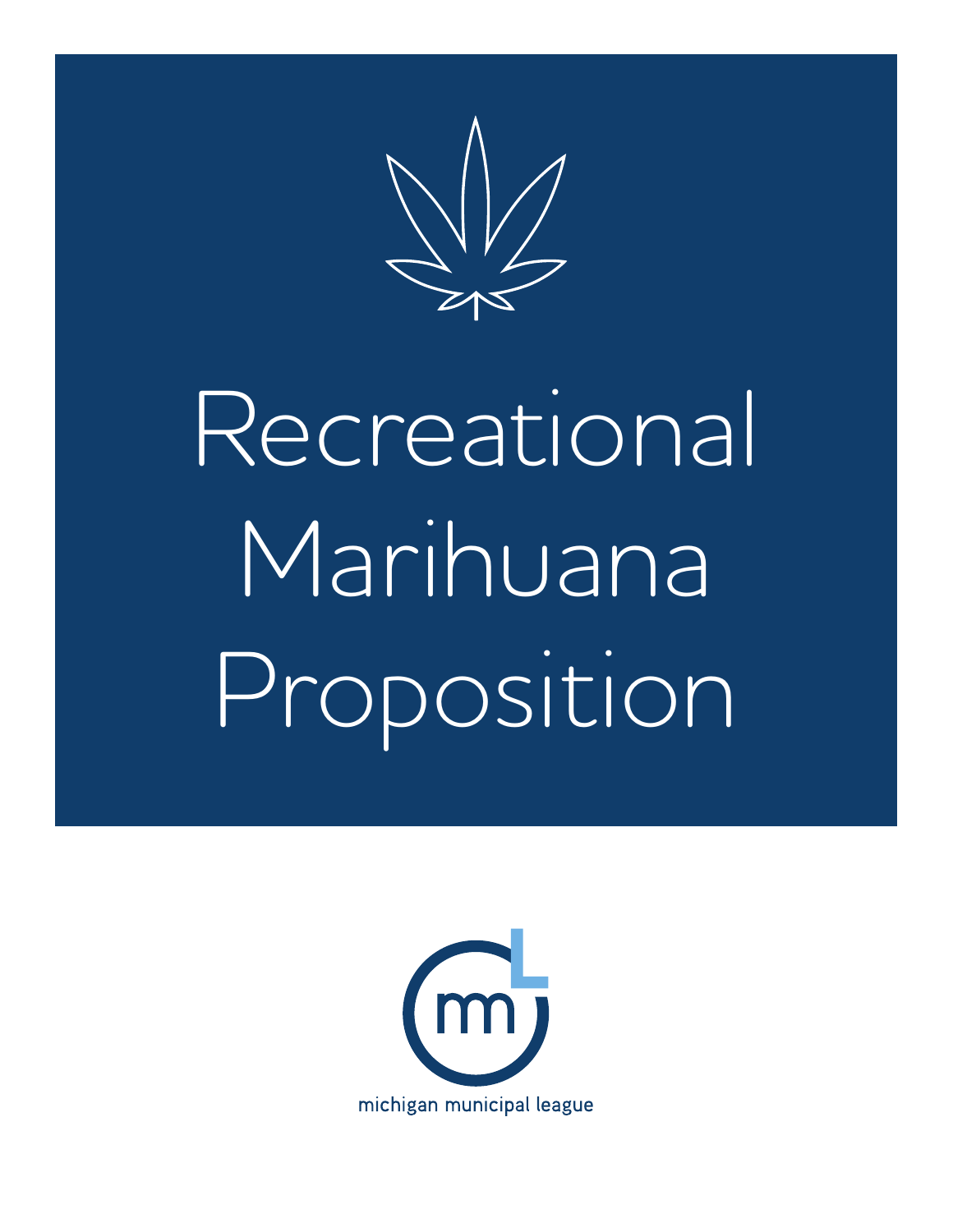# We love where you live.

#### This paper is being provided by the Michigan Municipal League (MML) to assist its member communities.

The MML Legal Defense Fund authorized its preparation by Kalamazoo City Attorney Clyde Robinson. The document does not constitute legal advice and the material is provided as information only. All references should be independently confirmed.

The spelling of "marihuana" in this paper is the one used in the Michigan statutes and is the equivalent of "marijuana."

#### Other resources

The Michigan Municipal League has compiled numerous resource materials on medical marihuana and is building its resources on recreational marihuana. They are available via the MML web site at: www.mml.org/resources/information/mi-med-marihuana.html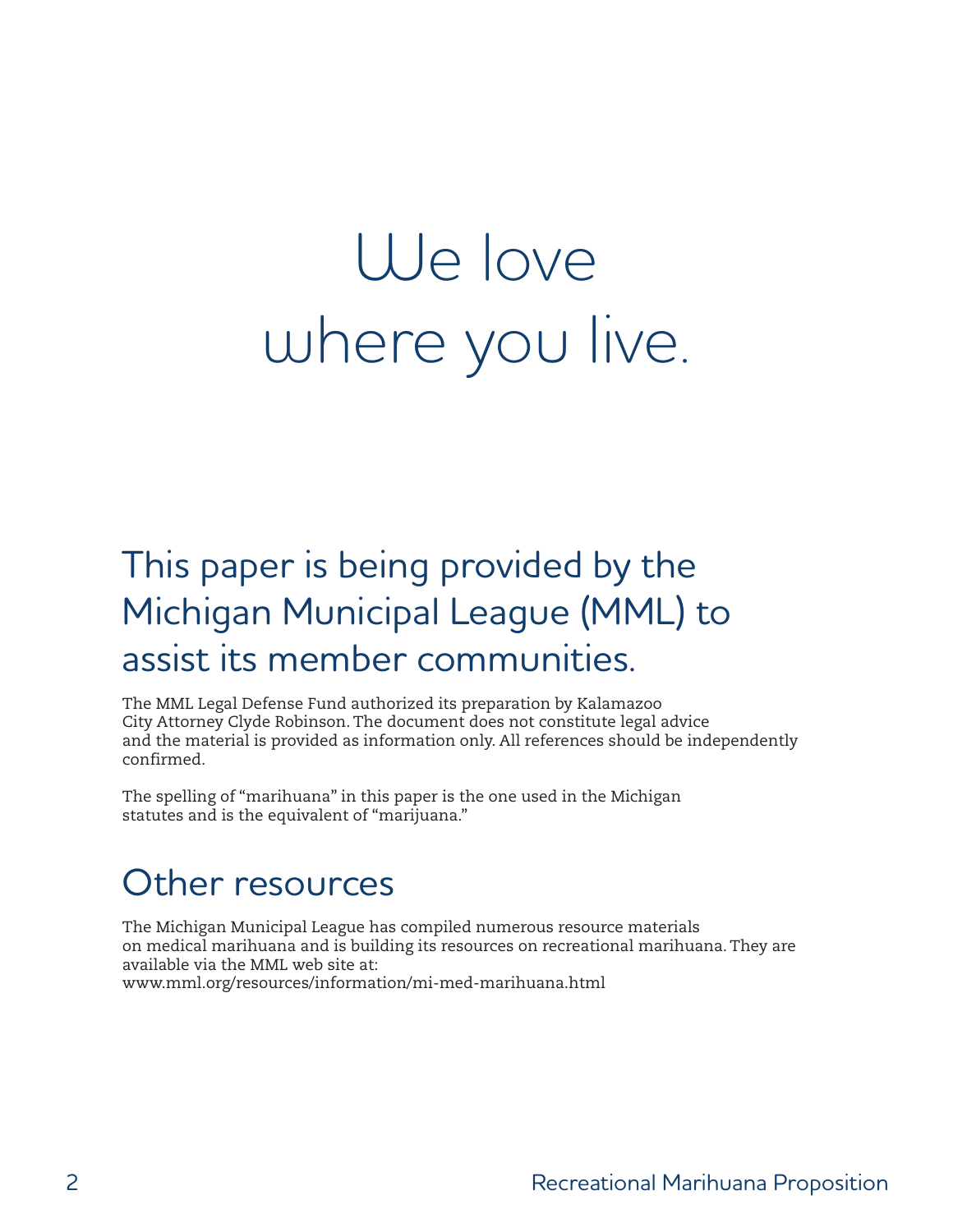#### Introduction

This paper is intended to provide municipal attorneys and their clients an idea of what to expect and the issues to be addressed, given the adoption by Michigan voters of Initiated Law 1 of 2018 generally legalizing marihuana on November 6, 2018. The scope of this paper will outline the provisions of the initiated statute and address some of the practical consequences for municipalities while raising concerns that local governmental officials should be prepared to confront. It is assumed that the reader has a working knowledge of both the Michigan Medical Marihuana Act (MMMA), MCL 333.26421 *et seq.*, and in particular the Michigan Marihuana Facilities Licensing Act (MMFLA), MCL 333.27101 *et seq*.

While the initiated law, titled the Michigan Regulation and Taxation of Marihuana Act (MRTMA), uses some of the same terms found in the MMFLA, the language between the two Acts is not consistent. This circumstance alone, as well as other features of the initiated statute, requires a thoughtful and thorough review of the language adopted by Michigan voters and its potential impact at the local municipal level.

At its core, the MRTMA authorizes the possession and nonmedical use of marihuana by individuals 21 years of age and older, while establishing a regulatory framework to control the commercial production and distribution of marihuana outside of the medical context. While the regulatory scheme of the MRTMA is similar to that of the MMFLA, it also differs in significant ways.

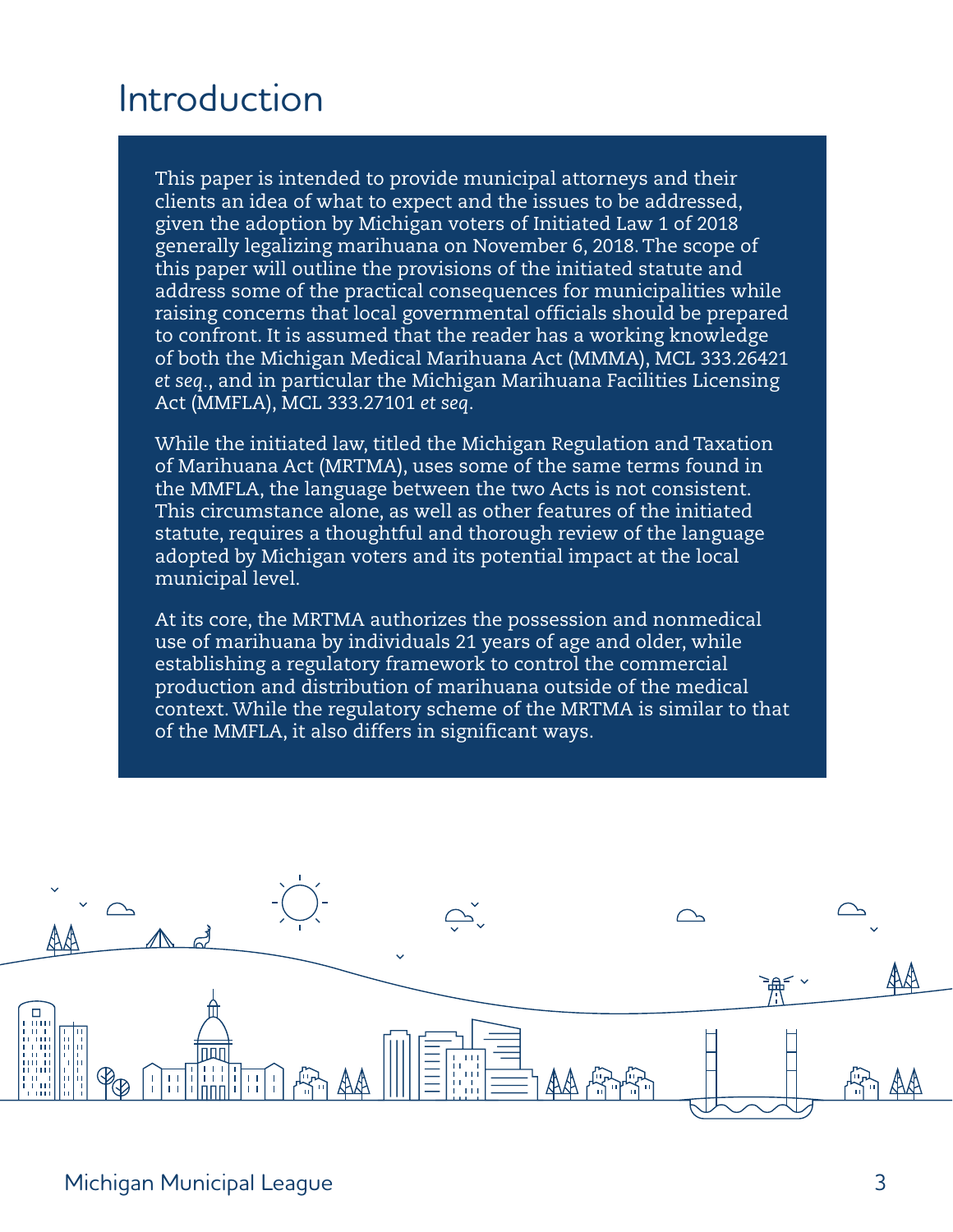#### When would the proposed law become effective if approved?

Under the provisions of Article II, § 9 of the Michigan Constitution, an initiated law takes effect 10 days after the official declaration of the vote. The State Board of Canvassers met on November 26 and certified the November 6 election results, so the effective date of the law will be December 6, 2018. The immediate effect of the law authorizes individuals age 21 and older to openly possess a small amount of marihuana and marihuana concentrate on their person, and possess and grow a larger amount of marihuana at their residence. Given the relatively short period to adjust to the change in the legal status of marihuana in Michigan, law enforcement officers should be provided training in advance of this change in the law so as to avoid claims of false arrest and allegations of Fourth Amendment unlawful search violations. This becomes particularly acute for law enforcement agencies that use drug-sniffing dogs that were trained to detect marihuana. Those animals will likely have to be retired from service as they cannot be relied upon to provide probable cause to support a search. Additionally, officers will have to deal with how to handle marihuana discovered in the course of a search incident to an arrest for another offense.

Another constitutional feature of a voter-initiated law is that it can only be amended by a vote of the electors or by ¾ vote of each house of the Legislature. This likely makes amending the statute difficult, but not impossible, as the MMMA has been amended at least twice since its adoption by the voters in 2008.

As for the actual licensure of businesses authorized to grow, process, and sell recreational marihuana, the Act requires that the Michigan Department of Licensing and Regulatory Affairs (LARA) begin accepting applications for state-issued licenses no later than a year after the effective date of the law and issue the appropriate license or notice of rejection within 90 days. (MRTMA § 9) Unlike the MMFLA, there is not a specific licensing board created to review and grant recreational marihuana establishment licenses. Given the deliberate speed of LARA and the Medical Marihuana Licensing Board in processing and authorizing licenses under the MMFLA, it is an open question whether the statutory deadline will be met. If it can't, then

the burden of licensing recreational marihuana establishments will fall to local municipalities, because the MRTMA specifically provides that if LARA does not timely promulgate rules or accept or process applications, "beginning one year after the effective date of this act," an applicant may seek licensure directly from the municipality where the marihuana business will be located. (MRTMA § 16)

Under this scenario, a municipality has 90 days after receipt of an application to issue a license or deny licensure. Grounds for denial of a license are limited to an applicant not being in compliance with an ordinance whose provisions are not "unreasonably impracticable," or a LARA rule issued pursuant to the MRTMA. If a municipality issues a license under these circumstances, it must notify LARA that a municipal license has been issued. The holder of a municipally-issued license is not subject to LARA regulation during the one-year term of the license; in other words, the municipality becomes the sole licensing and regulatory body for recreational marihuana businesses in the community in this circumstance. Any ordinance seeking to regulate recreational marihuana businesses should be drafted with the potential for this circumstance in mind.

#### What does the initiated statute seek to do?

The purposes actually stated in the MRTMA are many and varied. In addition to legalizing the recreational use of marihuana by persons 21 years and older, the statute 1) legalizes industrial hemp (cannabis with a THC concentration not exceeding 0.3 percent), and 2) licenses, regulates, and taxes the businesses involved in the commercial production and distribution of nonmedical marihuana. According to Section 2 of the statute, the intent of the law is to:

- prevent arrest and penalty for personal possession and cultivation of marihuana by adults 21 years of age and older;
- remove the commercial production and distribution of marihuana from the illicit market;
- prevent revenue generated from commerce and marihuana from going to criminal enterprises or gangs;
- prevent the distribution of marihuana to persons under 21 years of age;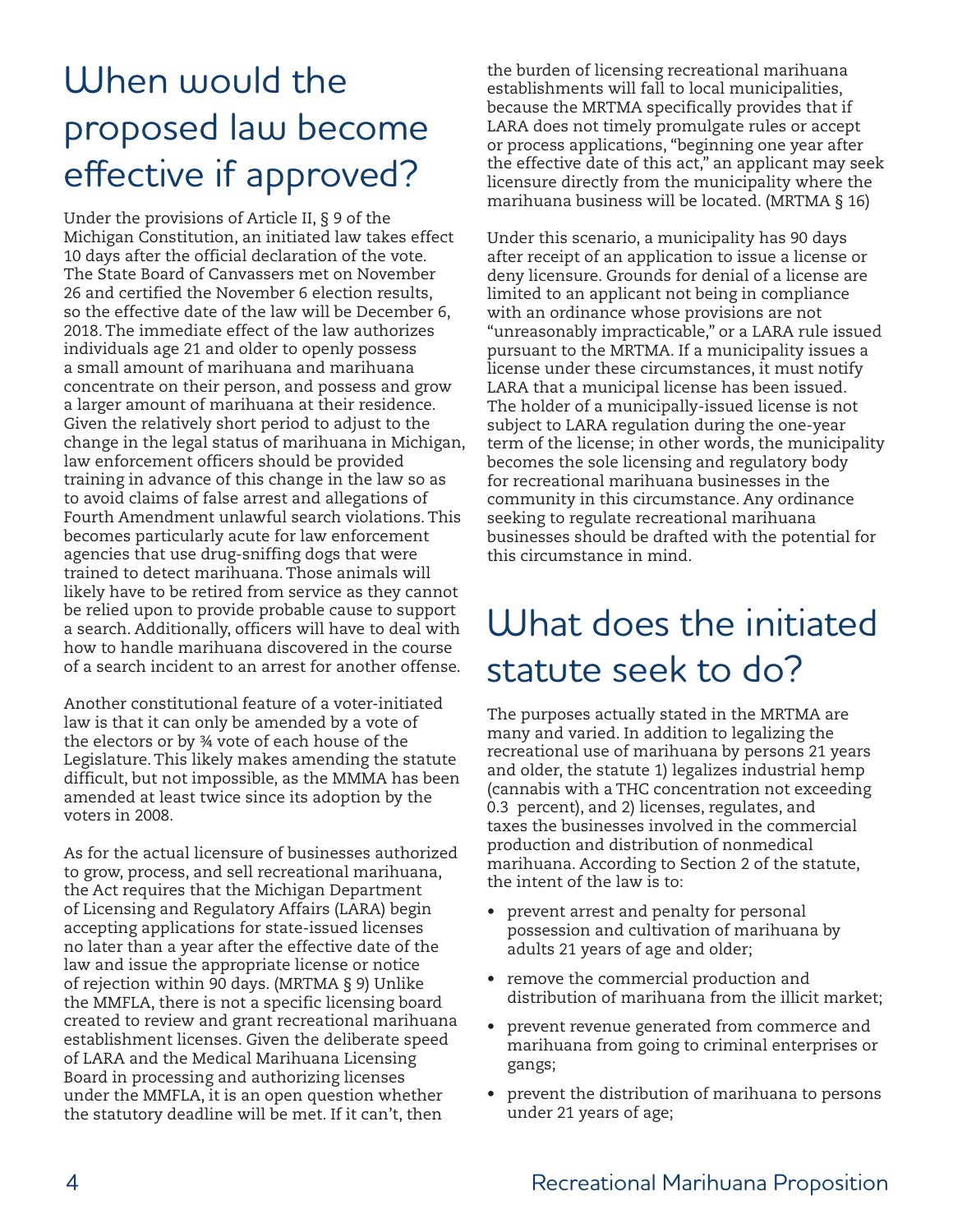- prevent the diversion of marihuana to elicit markets;
- ensure the safety of marihuana and marihuana infused products; and
- ensure the security of marihuana establishments.

Whether the MRTMA will actually live up to all of these intentions is open to question as many of the areas mentioned are not directly addressed in the law. For instance, since the establishments that will be authorized to grow, process, and sell recreational marihuana will not be licensed until early 2020, how is it that individuals can lawfully obtain and possess marihuana upon the effective date of the Act?

#### What the statute permits

Under Section 5 of the MRTMA, persons 21 years of age and older are specifically permitted to:

- possess, use, consume, purchase, transport, or process 2.5 ounces or less of marihuana, of which not more than 15 grams (0.53 oz.) may be in the form of marihuana concentrate;
- within a person's residence, possess, store, and process not more than a) 10 ounces of marihuana; b) any marihuana produced by marihuana plants cultivated on the premises; and c) for one's personal use, cultivate up to 12 plants at any one time, on one's premises;
- give away or otherwise transfer, without remuneration, up to 2.5 ounces of marihuana except that not more than 15 g of marihuana may be in the form of marihuana concentrate, to a person 21 years of age or older as long as the transfer is not advertised or promoted to the public (registered medical marihuana caregivers and patients will be able to "give away" marihuana to non-patients);
- assist another person who is 21 years of age or more in any of the acts described above; and
- use, manufacture, possess, and purchase marihuana accessories and distribute or sell marihuana accessories to persons who are 21 years of age and older.

Although not a direct concern of municipalities, law enforcement and social service agencies need to be cognizant that the Act specifically provides that "a person shall not be denied custody of or visitation with the minor for conduct that is permitted by the Act, unless the person's behavior such that it creates an unreasonable danger to the minor they can be clearly articulated and substantiated." MRTMA § 5. Exactly what this phrase means will likely be a source of litigation in the family division of the circuit courts.

The possession limits under the MRTMA are the most generous in the nation. Most other states that have legalized marihuana permit possession of only one ounce of usable marihuana, 3.5g to 7g of concentrate, limit the number of plants to six, and do not permit possession of an extra amount within one's residence. An additional concern arises as to how these limits will be applied. It will be asserted that the limits are per every individual age 21 or older who resides at the premises. So, the statutory permissible possessory amounts are ostensibly doubled for a married couple and quadrupled or more for a group of college students or an extended family sharing a residence. While this same concern is also present under the MMMA, the quantity of marihuana permitted to be possessed under the MMMA is significantly less than under the MRTMA, and lawful possessors (patients and caregivers) are required to be registered with the State.

## What is "Not Authorized" under the statute

The initiated law does not set forth outright prohibitions, but instead cleverly explains what the "act does not authorize." Specifically, under the terms of Section 4 of the MRTMA, one is not authorized to:

- operate while under the influence of marihuana or consume marihuana while operating a motor vehicle, aircraft, snowmobile, off-road recreational vehicle, or motorboat, or smoke marihuana while in the passenger area of the vehicle on a public way;
- transfer marihuana or marihuana accessories to a person under the age of 21;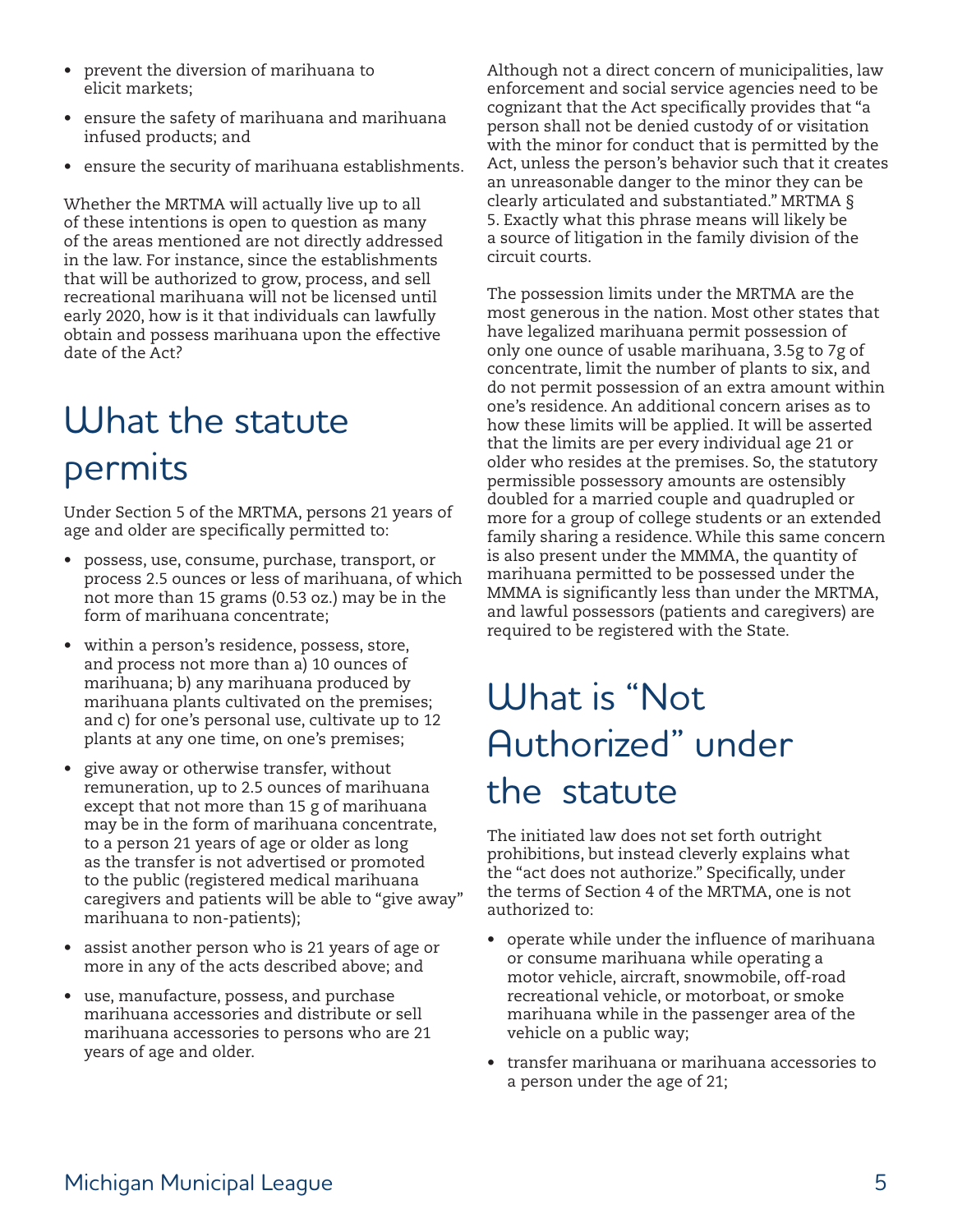- process, consume, purchase, or otherwise obtain, cultivate, process, transport, or sell marihuana if under the age of 21;
- separate plant resin by butane extraction or other method that utilizes a substance with the flashpoint below 100° Fahrenheit in any public place motor vehicle or within the curtilage of any residential structure (This prohibition is broader than the one limited solely to butane extraction found in the MMMA.);
- consume marihuana in a public place or smoke marihuana where prohibited by a person who owns occupies or manages property; however, a public place does not include an area designated for consumption within the municipality that has authorized consumption in a designated area not accessible to persons under 21 years of age;
- cultivate marihuana plants if plants are visible from a public place without the use of binoculars, aircraft, or other optical aids; or; outside of an enclosed area equipped with locks or other functioning security devices that restrict access;
- possess marihuana accessories or possess or consume marihuana on the grounds of a public or private school where children attend preschool, kindergarten, or grades one through 12; in a school bus; or on the grounds of any correctional facility; and
- possess more than 2.5 ounces of marihuana within a person's place of residence unless any excess marihuana is stored in a container or area equipped with locks or other functioning security devices that restrict access to the contents of the container or area.

MRTMA § 4.5 then provides that "All other laws inconsistent with this act do not apply to conduct that is permitted by this act." This general statement does not provide for a total repeal of existing marihuana laws, but its lack of specificity to other statutes being impacted, something that the Legislative Service Bureau helps the Legislature avoid, may portend problems in its application.

#### Differences in terminology between statutes addressing medical and recreational marihuana

The MRTMA does not neatly fit with the MMMA. It provides at Section 4.2 that it "does not limit any privileges, rights, immunities or defenses of a person as provided" by the MMMA. This raises the question whether registered patients and caregivers may lawfully possess marihuana exceeding the amounts permitted under the MMMA. However, this may become a moot point, since in all probability, once the commercial provisions of the MRTMA are fully in operation, the number of registered patients and caregivers under the MMMA could reasonably be expected to drop significantly, as its practical application would largely be limited to registered patients under the age of 21 and their caregivers.

Additionally, the MRTMA references the MMFLA at several places. In addition to the "does not limit" language referenced above, the statute at § 9.6 provides that for the first 24 months after LARA begins accepting applications for marihuana establishment licenses, only those persons holding a MMFLA license may apply for a retailer, processor, class B or class C grower, or secure transporter license issued under the MRTMA. And § 8.3(c), is broadly worded so as to preclude LARA from promulgating rules which prohibit a recreational marihuana establishment from operating at a shared location with a licensed medical marihuana facility.

The lack of consistency between the statute addressing medical marihuana and the recreational marihuana statute is reflected in the following chart.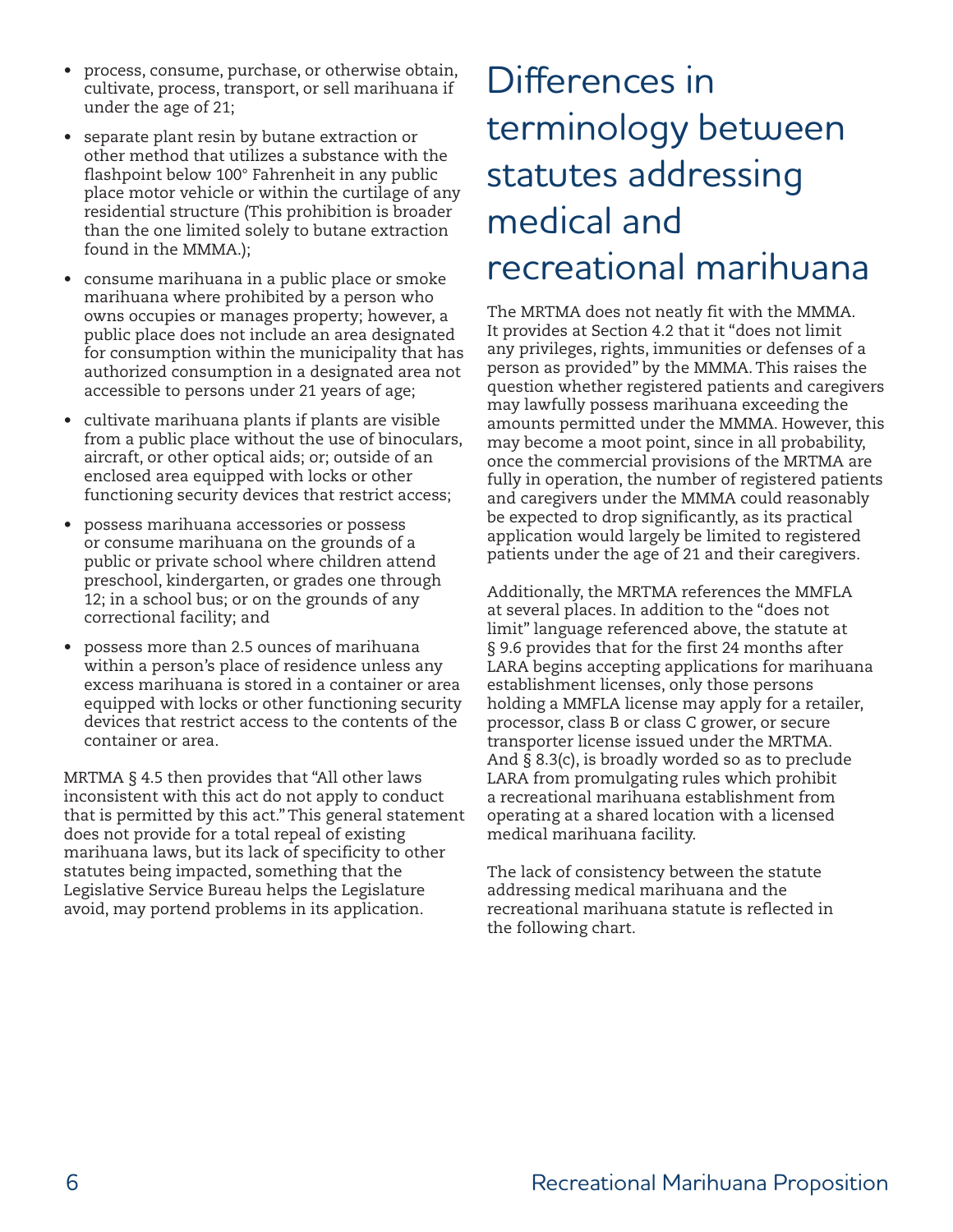| Key Differences between Medical Marihuana and Proposed Recreational Marihuana Statutes |                                                                                 |                                                                                                                                                                                         |                                                                                                                                                                                                                      |  |
|----------------------------------------------------------------------------------------|---------------------------------------------------------------------------------|-----------------------------------------------------------------------------------------------------------------------------------------------------------------------------------------|----------------------------------------------------------------------------------------------------------------------------------------------------------------------------------------------------------------------|--|
|                                                                                        | <b>MMFLA</b>                                                                    | <b>MMMA</b>                                                                                                                                                                             | <b>Proposed MRTMA</b>                                                                                                                                                                                                |  |
| <b>Grower Limits</b>                                                                   |                                                                                 |                                                                                                                                                                                         |                                                                                                                                                                                                                      |  |
| Class A                                                                                | 500 plant limit                                                                 |                                                                                                                                                                                         | 100 plant limit<br>(limited to Michigan<br>residents for first two<br>years)                                                                                                                                         |  |
| Class B                                                                                | 1000 plant limit                                                                |                                                                                                                                                                                         | 500 plant limit                                                                                                                                                                                                      |  |
| Class C                                                                                | 1500 plant limit;<br>stackable                                                  |                                                                                                                                                                                         | 2000 plant limit; not<br>clear if stackable                                                                                                                                                                          |  |
| Microbusiness                                                                          |                                                                                 |                                                                                                                                                                                         | 150 plant limit<br>(limited to Michigan<br>residents for first two<br>years)                                                                                                                                         |  |
| Secure Transporter                                                                     | Required to move<br>marihuana between<br>licensed facilities; may<br>move money |                                                                                                                                                                                         | No specific<br>requirement to use; no<br>authority to transport<br>money                                                                                                                                             |  |
| Compliance with<br>Marihuana Tracking Act                                              | Required                                                                        |                                                                                                                                                                                         | No reference or<br>requirement                                                                                                                                                                                       |  |
| <b>Plant Resin Separation</b>                                                          |                                                                                 | <b>Butane extraction</b><br>prohibited in a public<br>place, motor vehicle,<br>or inside a residence<br>or within curtilage of<br>a residential structure<br>or in a reckless<br>manner | Butane extraction or<br>another method that<br>utilizes a substance<br>with a flashpoint<br>below 100°F<br>prohibited in a public<br>place, motor vehicle,<br>or within curtilage<br>of any residential<br>structure |  |
| <b>Possession Limits</b>                                                               |                                                                                 |                                                                                                                                                                                         |                                                                                                                                                                                                                      |  |
| Registered Patient<br>(18 years and<br>older, but can be less<br>than $18$ )           |                                                                                 | 2.5 oz. useable<br>marihuana and 12<br>plants*                                                                                                                                          |                                                                                                                                                                                                                      |  |
| Registered Caregiver<br>(five patient limit)                                           |                                                                                 | 2.5 oz. useable<br>marihuana and 12<br>plants per patient*                                                                                                                              |                                                                                                                                                                                                                      |  |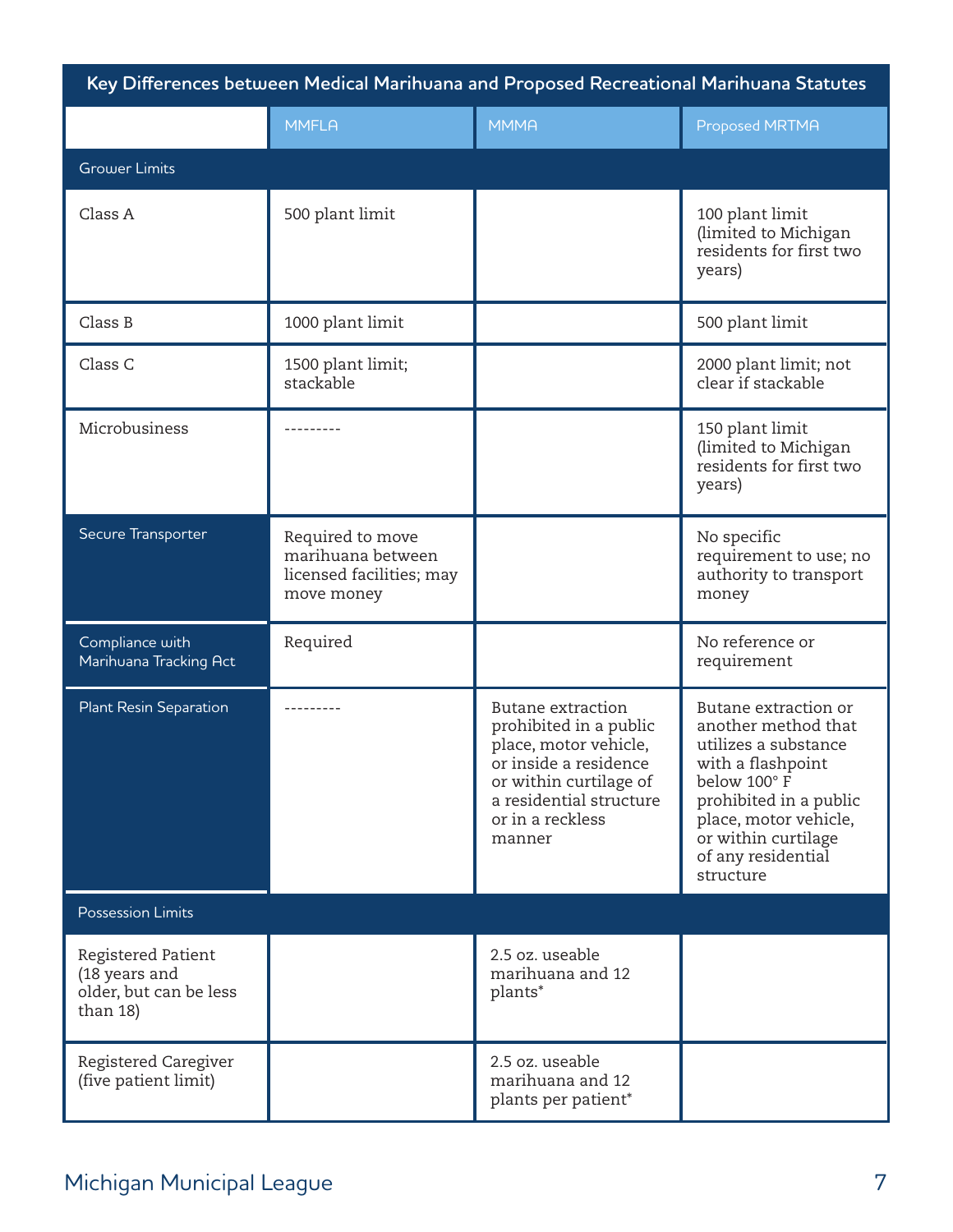| Key Differences between Medical Marihuana and Proposed Recreational Marihuana Statutes |                                                                             |                                                                                                |                                                                                                                                                                                                                                                |  |  |
|----------------------------------------------------------------------------------------|-----------------------------------------------------------------------------|------------------------------------------------------------------------------------------------|------------------------------------------------------------------------------------------------------------------------------------------------------------------------------------------------------------------------------------------------|--|--|
|                                                                                        | <b>MMFLA</b>                                                                | <b>MMMA</b>                                                                                    | <b>Proposed MRTMA</b>                                                                                                                                                                                                                          |  |  |
| <b>Possession Limits</b>                                                               |                                                                             |                                                                                                |                                                                                                                                                                                                                                                |  |  |
| Other Persons<br>(21 years and older<br>under MRTMA)                                   |                                                                             | Not permitted                                                                                  | (a) $2.5$ oz. of<br>marihuana, of which<br>not more than<br>15 grams may be<br>concentrate;<br>(b) 10 oz. secured<br>within one's<br>residence;<br>(c) any amount<br>produced by plants<br>cultivated on the<br>premises; and<br>(d) 12 plants |  |  |
| <b>Inconsistent Terms</b>                                                              |                                                                             |                                                                                                |                                                                                                                                                                                                                                                |  |  |
| Licensed marihuana<br>businesses                                                       | marihuana facility                                                          |                                                                                                | marihuana<br>establishment                                                                                                                                                                                                                     |  |  |
| Equipment to grow,<br>process or use<br>marihuana                                      | paraphernalia                                                               |                                                                                                | marihuana<br>accessories                                                                                                                                                                                                                       |  |  |
| <b>Business that sells</b><br>marihuana                                                | provisioning center                                                         |                                                                                                | marihuana retailer                                                                                                                                                                                                                             |  |  |
| Certain parts of<br>marihuana plant                                                    | Usable marihuana and usable<br>marihuana equivalencies                      |                                                                                                | Term not used                                                                                                                                                                                                                                  |  |  |
| Marihuana-infused<br>products                                                          | Excludes products consumed<br>by smoking; exempts products from<br>food law |                                                                                                | Does not exclude<br>products consumed<br>by smoking or provide<br>food law exemption                                                                                                                                                           |  |  |
| Enclosed, locked<br>facility                                                           |                                                                             | Specifically defined to<br>address a structure,<br>an outdoor grow area,<br>and motor vehicles | Container or area<br>within a person's<br>residence equipped<br>with locks or other<br>functioning security<br>device that restricts<br>access to the area or<br>container's contents                                                          |  |  |
| Limitations on scope<br>of local regulation                                            | Purity, pricing or<br>conflict with MMFLA<br>or LARA rules                  |                                                                                                | "Unreasonably<br>Impracticable" or<br>conflict with MRTMA<br>or LARA rules                                                                                                                                                                     |  |  |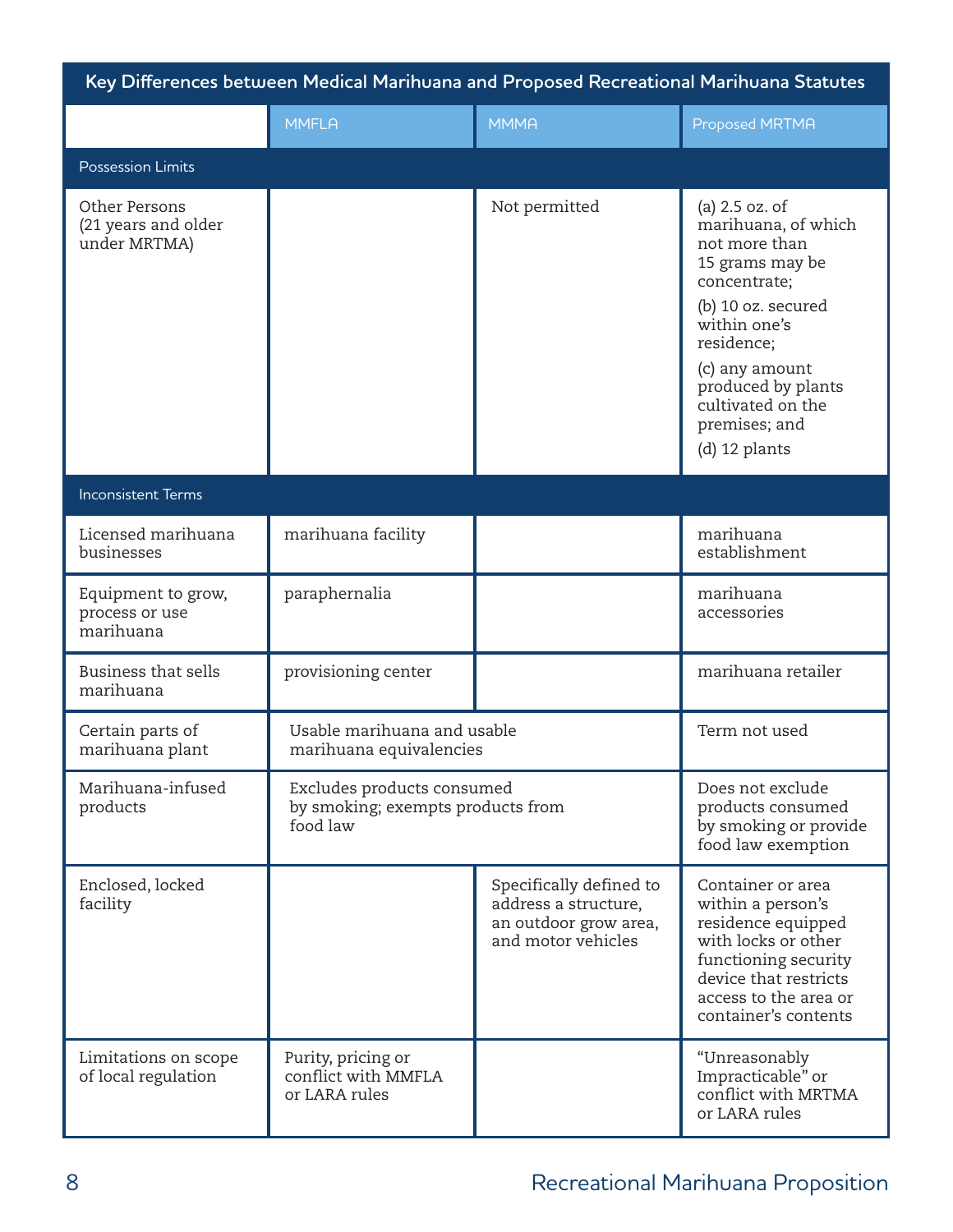| Key Differences between Medical Marihuana and Proposed Recreational Marihuana Statutes                                                                                                           |                                                                                                                                           |                                                                                                                                                                                                       |                                                                                                                                                                                                                                                                                                                                                                   |  |  |
|--------------------------------------------------------------------------------------------------------------------------------------------------------------------------------------------------|-------------------------------------------------------------------------------------------------------------------------------------------|-------------------------------------------------------------------------------------------------------------------------------------------------------------------------------------------------------|-------------------------------------------------------------------------------------------------------------------------------------------------------------------------------------------------------------------------------------------------------------------------------------------------------------------------------------------------------------------|--|--|
|                                                                                                                                                                                                  | <b>MMFLA</b>                                                                                                                              | <b>MMMA</b>                                                                                                                                                                                           | <b>Proposed MRTMA</b>                                                                                                                                                                                                                                                                                                                                             |  |  |
| <b>Inconsistent Terms</b>                                                                                                                                                                        |                                                                                                                                           |                                                                                                                                                                                                       |                                                                                                                                                                                                                                                                                                                                                                   |  |  |
| Property rights                                                                                                                                                                                  | License is a revocable<br>privilege, not a property<br>right; facilities subject<br>to inspection and<br>examination without a<br>warrant |                                                                                                                                                                                                       | Not addressed                                                                                                                                                                                                                                                                                                                                                     |  |  |
| Zoning                                                                                                                                                                                           | Municipalities<br>specifically authorized<br>to zone, but growers<br>limited to industrial,<br>agricultural or<br>unzoned areas           | Municipalities may<br>not limit caregiver<br>operations to<br>residential districts as<br>a "home occupation"<br>Deruiter v Byron<br>Twp. (July 2018) and<br>Ypsilanti Twp. v.<br>Pontius (Oct. 2018) | Municipal regulation<br>limited to:<br>(a) reasonable sign<br>restrictions;<br>(b) time, place and<br>manner of operation<br>of marihuana<br>establishments and<br>the production,<br>manufacture, sale and<br>display of marihuana<br>accessories; and<br>(c) authorizing sale<br>of marihuana for<br>consumption in<br>designated areas or at<br>special events |  |  |
| License eligibility                                                                                                                                                                              |                                                                                                                                           |                                                                                                                                                                                                       |                                                                                                                                                                                                                                                                                                                                                                   |  |  |
| Elected officials and<br>governmental employees                                                                                                                                                  | Not eligible                                                                                                                              |                                                                                                                                                                                                       | Not addressed                                                                                                                                                                                                                                                                                                                                                     |  |  |
| Felony or controlled<br>substance felony<br>within past 10 years or<br>misdemeanor conviction<br>for controlled substance<br>violation or dishonesty<br>theft or fraud within<br>past five years | Not eligible                                                                                                                              |                                                                                                                                                                                                       | A prior conviction<br>for a marihuana-<br>related offense does<br>not disqualify an<br>individual unless<br>offense involved<br>distribution of a<br>controlled substance<br>to a minor                                                                                                                                                                           |  |  |
| Taxation                                                                                                                                                                                         | 3 percent on gross<br>retail receipts of<br>provisioning centers                                                                          |                                                                                                                                                                                                       | 10 percent on sales<br>price for marihuana<br>sold or transferred by<br>marihuana retailers<br>and micro businesses                                                                                                                                                                                                                                               |  |  |

#### Michigan Municipal League 9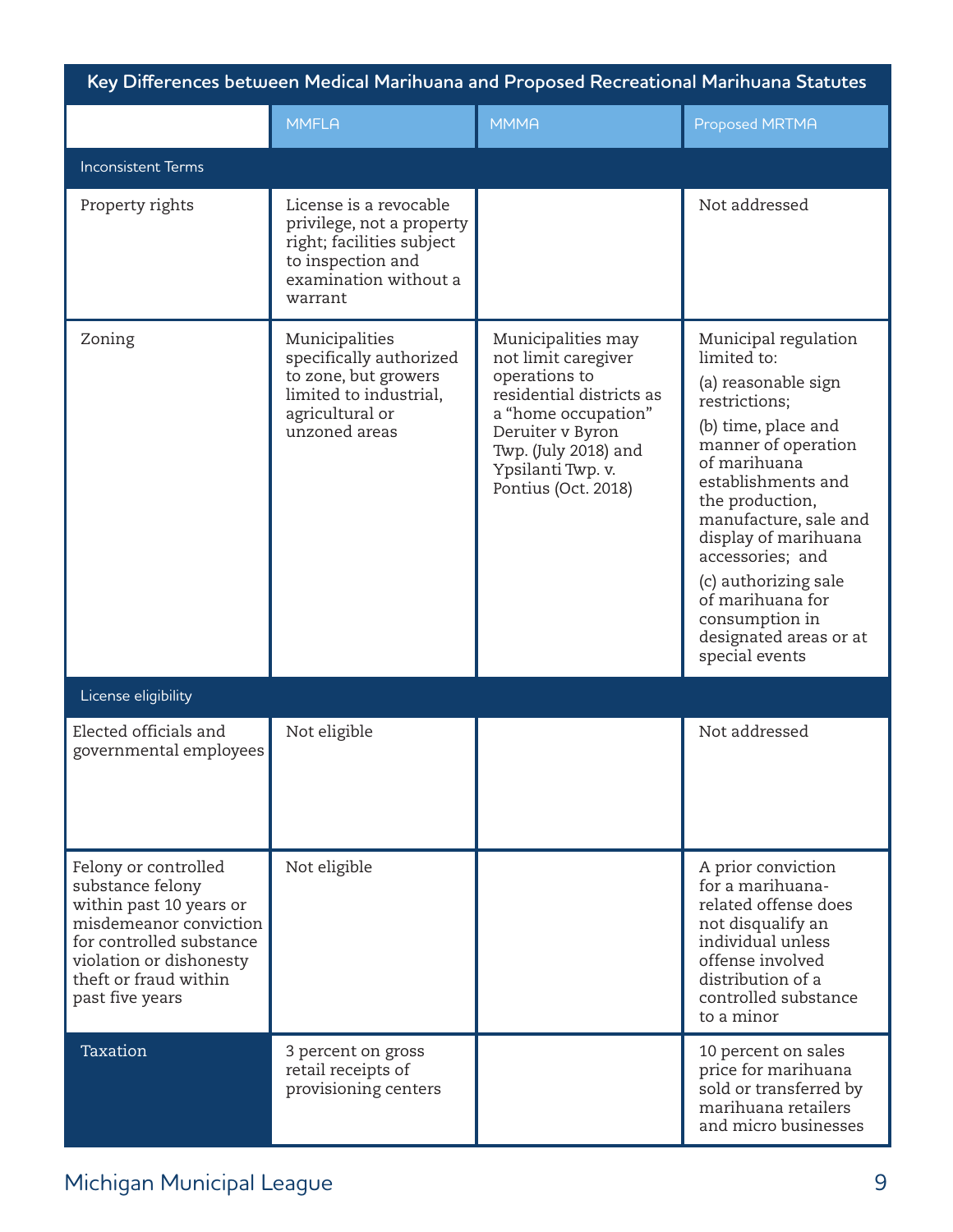\*Under § 8 of the MMMA a patient and patient's caregiver may also collectively possess a quantity of marihuana that is not more than reasonably necessary to ensure an uninterrupted availability of marihuana for the purpose of treatment.

There also appears to be some inconsistency within the MRTMA itself. Section 6.1 permits a municipality to "completely prohibit or limit the number of (recreational) marihuana establishments within its boundaries." However, §6.5 provides that a municipality may not prohibit a recreational marihuana grower, processor, and retailer from: 1) operating within a single facility; or 2) *"operating at a location shared with a marihuana facility operating pursuant to the (MMFLA)."* (Emphasis supplied) The italicized phrase has been interpreted by some marihuana advocates as precluding a community that opted in to the MMFLA from opting out of the MRTMA since to do so would prevent recreational establishments from co-locating in a medical marihuana facility, which is prohibited. However, this argument overlooks the clear grant of authority at §6.1 permitting a municipality by either legislative action or initiative ballot from completely prohibiting recreational marihuana establishments. The real concern with §6 is for those communities that permit both recreational and medical marihuana businesses. The plain language at §6.5 seemingly permits the more intensive grower (which under the MMFLA is restricted to industrial, agricultural or unzoned areas) and processing operations to share a location with marihuana businesses more conducive to being located in commercial or office zoning districts. A legislative fix may be needed to clarify that only analogous medical and recreational marihuana businesses can be co-located.

#### What may a municipality do?

Unlike the MMFLA, where municipalities must "opt in," under the MRTMA, a municipality must "opt out." The proposed statute permits a municipality to "completely prohibit" or "limit the number of marihuana establishments." Given the language used in Section 6 of the MRTMA, a municipality should not rely upon prior ordinances or resolutions adopted in response to the MMFLA, but should affirmatively opt out of the MRTMA or limit the number of marihuana establishments by ordinance, not by resolution. Further, petitions containing the signatures of qualified electors of the municipality in an amount greater than five percent of votes cast for governor in the most recent gubernatorial election, may initiate an ordinance to completely prohibit or provide for the number of marihuana establishments within the municipality.

The initiative language in the MRTMA is problematic. Given the wording, it cannot be assumed that voters can initiate an ordinance to "opt in" should the local governing body choose to exempt the municipality from the Act. Rather, the initiative options are either to "completely prohibit" or "limit the number" of marihuana establishments. It is an open question whether the initiative authority to provide for the number of establishments could be an avenue for voters to override the local governing body's action to "opt out" of the statute. Additionally, the vague wording of the statute leaves it open to question as to whether an initiative providing for the number of marihuana establishments must (or should) set forth proposed numbers or limits for each separate type of marihuana establishment or whether the limit on establishments is collective in nature. Logic would favor the former, but the statute is not precise.

Not opting out of the recreational marihuana statute will impact existing medical marihuana facilities in a municipality because for the first 24 months of the Act, only persons holding a MMFLA license (in any community where such is permitted) may apply for a recreational retailer, class B or C grower, or secure transporter license under the MRTMA unless after the first 12 months of accepting applications LARA determines that additional recreational marihuana establishment licenses are needed. MRTMA §9.6.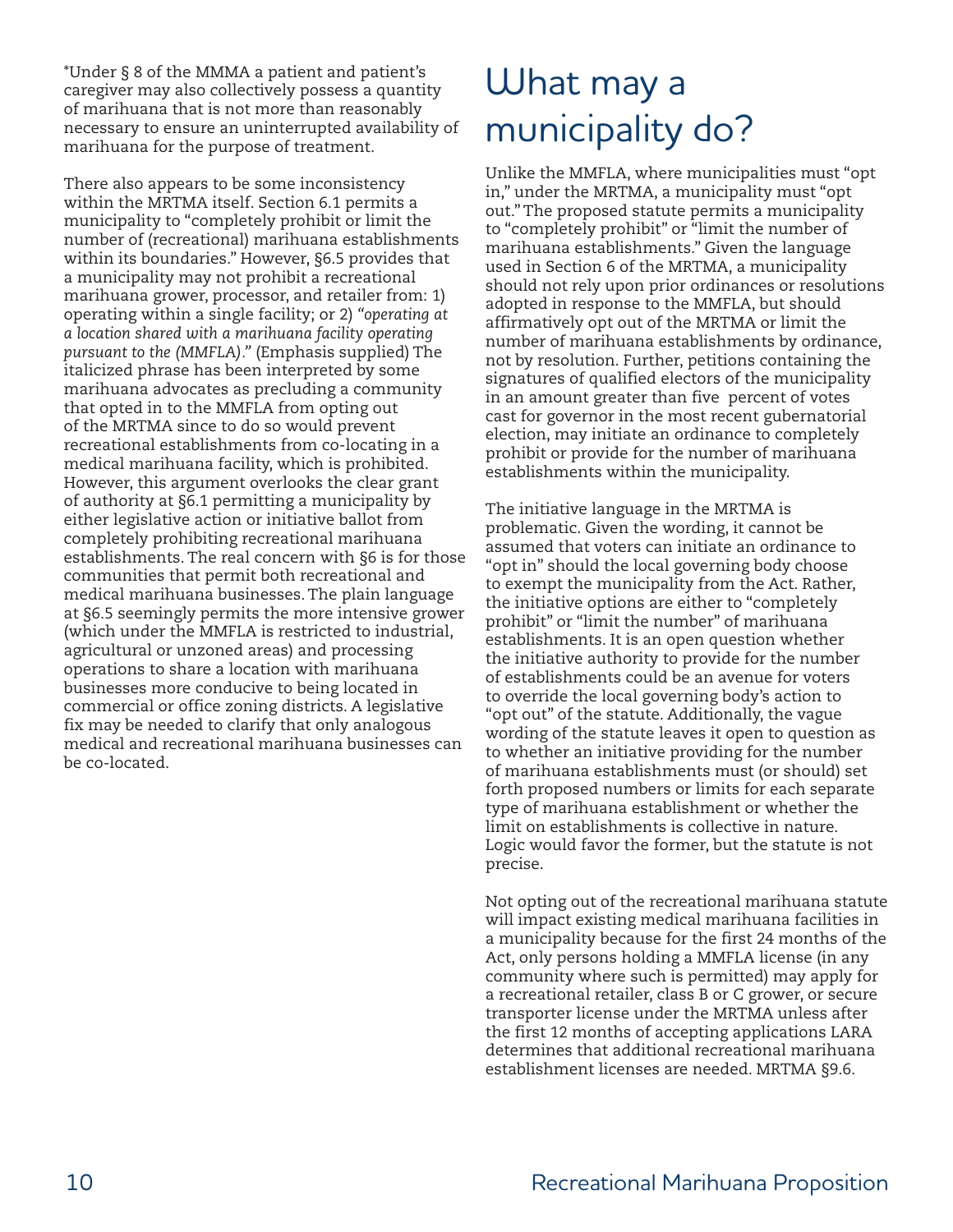A municipality choosing not to opt out of the MRTMA may adopt certain other ordinances addressing recreational marihuana and recreational marihuana establishments provided that they "are not unreasonably impractical" and do not conflict with the Act or any rule promulgated pursuant to the Act. The statutory definition of the redundant term "unreasonably impracticable," found at Section 3(u), almost begs to be litigated. As defined by the initiated statute, the term means:

> "that the measures necessary to comply with the rules or ordinances adopted pursuant to this act subject licensees to unreasonable risk or require such a high investment of money, time, or any other resource or asset that a reasonably prudent business person would not operate the marihuana establishment."

Unfortunately, given that the possession, cultivation, processing, and sale of marihuana remains a crime under federal law, how does one assess an "unreasonable risk" or determine what constitutes such a high investment of time or money so as to deter a reasonably prudent business person from going forward? Further, does this definition remove the judicial deference and presumption of reasonableness that accompanies ordinances? The term "unreasonably impractical" was taken directly from Colorado law, and as of this writing, it does not appear to have been construed by an appellate court in that State. As an aside, would "reasonably impracticable" regulations be acceptable?

Specifically, an ordinance may establish reasonable restrictions on public signs related to marihuana establishments; regulate the time, place, and manner of operation of marihuana establishments, as well as the production, manufacture, sale, or display of marihuana accessories; and, authorize the sale of marihuana for consumption in designated areas that are not accessible to persons under 21 years of age or special events in limited areas and for a limited time. A violation of ordinances regulating marihuana establishments is limited to a civil fine of not more than \$500. MRTMA § 6.2.

However, some of these regulatory authorizations are problematic. For instance, the ability to establish reasonable restrictions on public signs related to recreational marihuana, being content-based, likely runs afoul of the holding in *Reed v. Town of Gilbert*, 135 S.Ct. 2218 (2015). Further, the MRTMA does not, unlike the MMFLA, specifically authorize a municipality to exercise its zoning powers to

regulate the location of marihuana establishments. Rather, the MRTMA authorizes ordinances that "regulate the time, place, and manner of operation of marihuana establishments."

The use of the time, place, and manner First Amendment test on the ability of government to regulate speech is ill-suited and inappropriate to the licensure and regulation of local businesses. One cannot help but believe that the choice of the time, place, and manner language was an intentional effort so as to permit marihuana establishments to heavily borrow from established legal precedent that largely circumscribes the ability of governmental authorities to restrict speech. Specifically, valid time, place, and manner type of restrictions must:

- 1. be content neutral;
- 2. be narrowly tailored to serve a significant governmental interest; and
- 3. leave open ample alternative channels for communication.

*Ward v. Rock Against Racism*, 491 U.S. 781, 791 (1989) citing *Clark v. Community for Creative Non-Violence*, 468 U.S. 288, 293 (1984)

The above formulation is not consistent with Michigan zoning law doctrine, which, although subject to the due process and equal protection guarantees of the Fourteenth Amendment, generally requires that there be a reasonable governmental interest being advanced by the regulation. See *Charter Township of Delta v. Dinolfo*, 419 Mich 253, 268 (1984). To this end, the only clear reference to the zoning power in the MRTMA is the grant to municipalities to reduce the separation distance between marihuana establishments and preexisting public and private schools providing K-12 education from 1000' to a lesser distance.

A municipality's ability to authorize designated areas and special events for the consumption marihuana holds the potential to give rise to specialty businesses such as in California where restaurants make marihuana-infused food and drinks available to diners.

Section 6.5 of the MRTMA specifically precludes a municipality from prohibiting the transportation of marihuana through the municipality, even though it has otherwise opted out.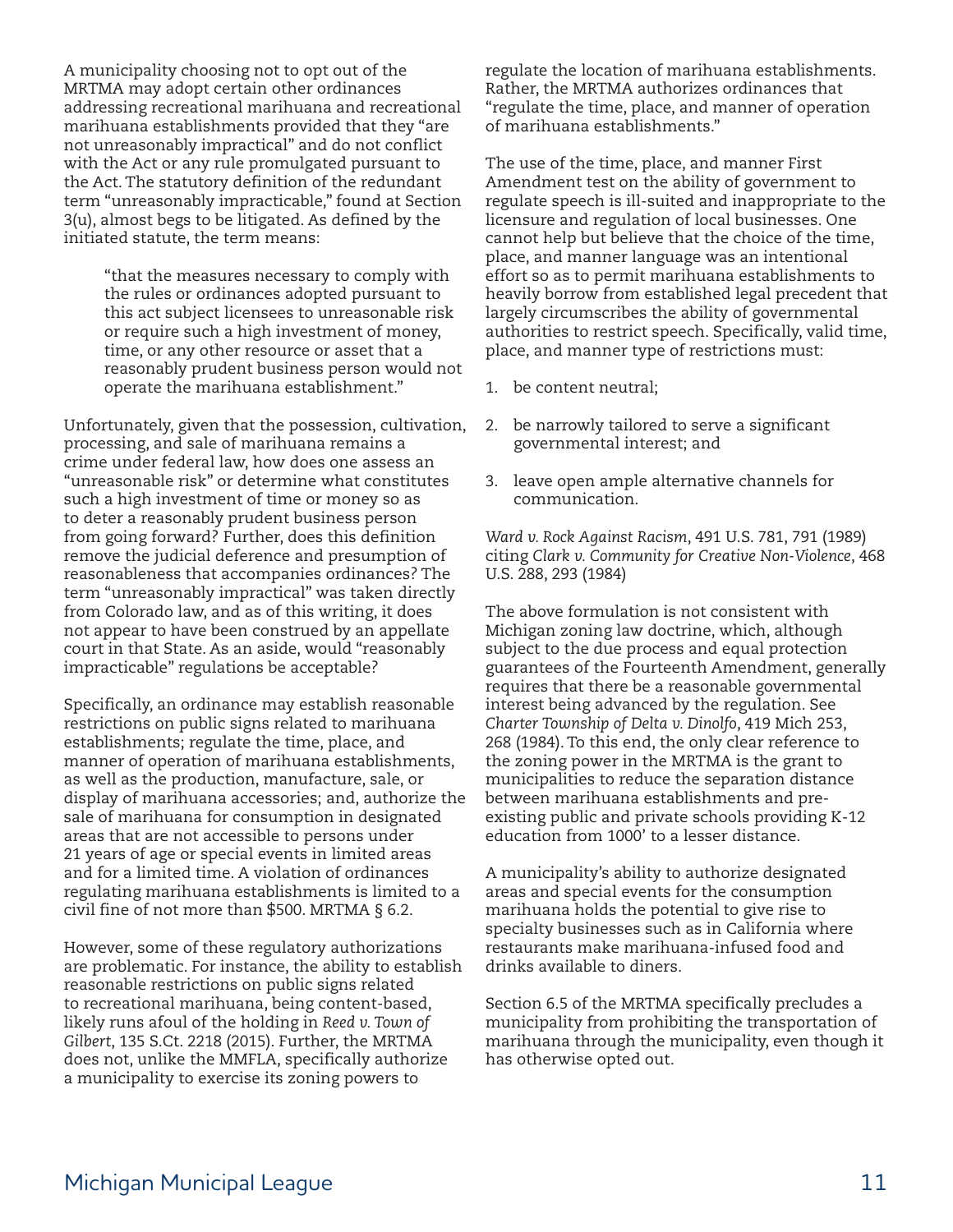If a municipality limits the number of establishments that may be licensed, and such limitation prevents LARA from issuing a state license to all applicants who otherwise meet the requirements for the issuance of a license, the MRTMA provides that "the municipality shall decide among the competing applications by competitive process intended to select applicants who are best suited to operate in compliance with the act within the municipality." MRTMA § 9.4. This provision presents the Pandora's Box which confronted municipalities that attempted to cap the number of licenses issued under the MMFLA. Any competitive process that seeks to determine who is "best suited" inherently has a subjective component that may expose the municipality to legal challenges based on alleged due process violations by the municipality from unsuccessful applicants asserting that the process employed was unfair on its face or unfairly administered. While there may be good reasons to limit the number of recreational marihuana establishments, any community that chooses to do so should be prepared to defend itself from challenges by unsuccessful applicants.

A municipality may adopt an ordinance requiring that marihuana establishments located within its boundaries obtain a municipally–issued marihuana establishment license; but, the annual fee for such a license is limited to \$5,000 and any qualifications for licensure may not conflict with the MRTMA or rules promulgated by LARA pursuant to the Act.

## What limitations on the State are applicable to municipalities?

According to the statute, a State rule may not be unreasonably impracticable, or limit the number of any of the various types of license that may be granted, or require a customer to provide a retailer with identifying information other than to determine a customer's age or acquire personal information other than that typically required in a retail transaction or preclude the co-location of a marihuana establishment with a licensed medical facility. MRTMA §8.3.

The State is required to issue a license under the Act if the municipality does not notify LARA that the proposed establishment is not in compliance with a local ordinance and if the proposed location is not within an area "zoned exclusively for residential use and not within 1000 feet of a pre-existing public or private school providing K-12 education." A municipality is authorized to reduce the 1000' separation from a school requirement. MRTMA §9.3.

Additionally, the grounds for disqualifying a license applicant based on a prior controlled substance conviction is much reduced under the MRTMA than under the MMFLA. An applicant for a medical marihuana facilities license is disqualified if they have any of the following:

- a felony conviction or release from incarceration for a felony within the past 10 years;
- a controlled substance-related felony conviction within the past 10 years; or
- a misdemeanor conviction involving a controlled substance, theft, dishonesty, or fraud within the past five years.

In contrast, under the MRTMA any prior conviction solely for a marihuana offense does not disqualify or affect eligibility for licensure unless the offense involved distribution to a minor. Thus, persons convicted of trafficking in large amounts of marihuana would be eligible for a municipal marihuana establishment license. MRTMA §8.1(c).

Additionally, LARA is precluded from issuing a rule and municipalities may not adopt an ordinance requiring a customer to provide a marihuana retailer with any information other than identification to determine the customer's age. MRTMA §8.3(b). In this regard, the MRTMA provides an affirmative defense to marihuana retailers who sell or otherwise transfer marihuana to a person under 21 years of age if the retailer reasonably verified that the recipient appeared to be 21 years of age or older by means of government issued photographic identification containing a date of birth. MRTMA §10.2.

There are also limitations on holding ownership interests in different types of facilities. Owners of a safety compliance facility or secure transporter may not hold an ownership interest in a grower, or processor, or retailer, or microbusiness establishment. The owner of a microbusiness may not hold an interest in a grower, or processor, or retailer, safety compliance, or secure transporter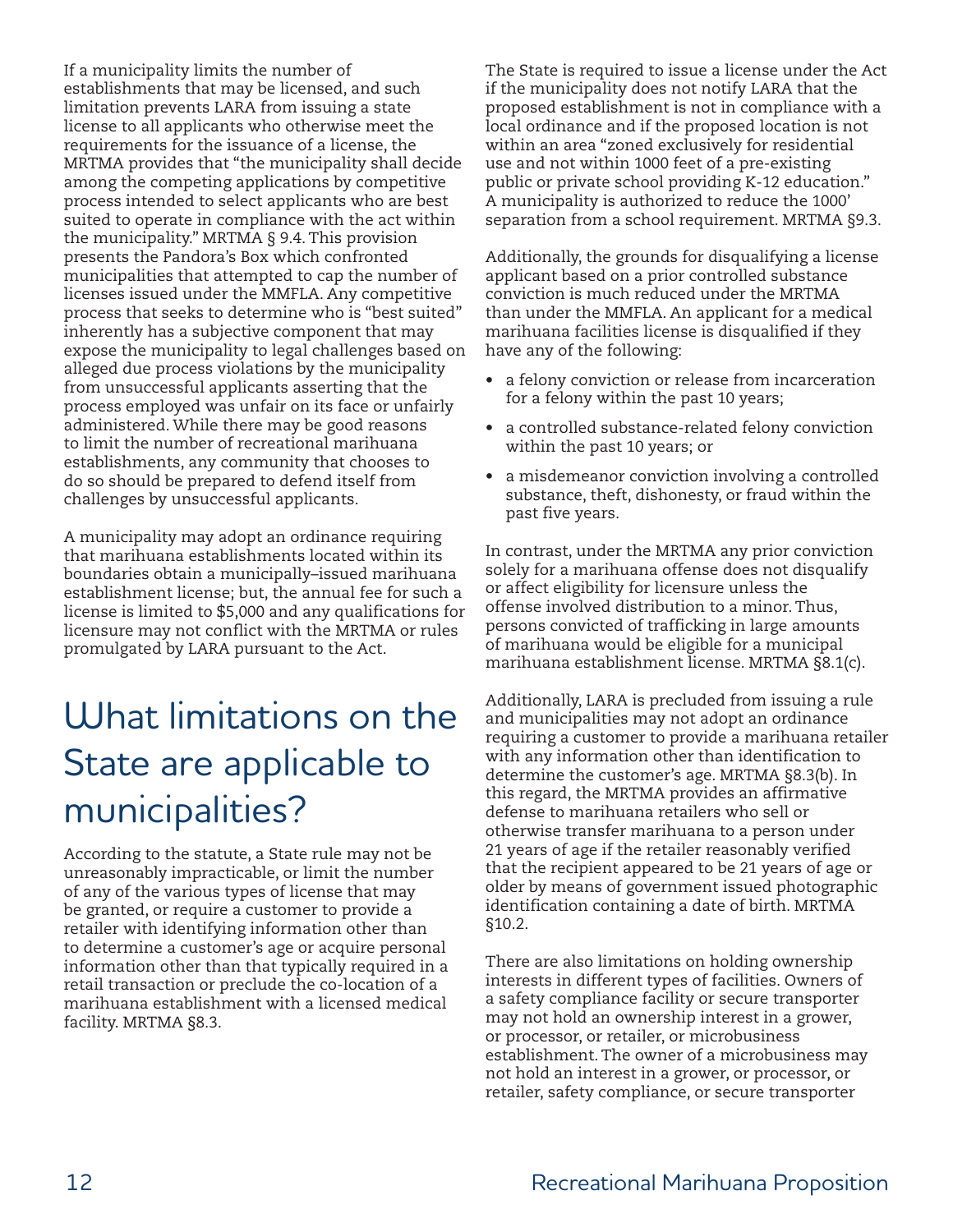establishment. And a person may not hold an interest in more than five marihuana growers or more than one microbusiness, unless after January 1, 2023 LARA issues a rule permitting otherwise. MRTMA §9.3.

Finally, for the first 24 months after LARA begins accepting applications for licensure, only persons who are residents of Michigan may apply for a Class A grower or microbusiness license and to be eligible for all other licenses, persons must hold a State operating license pursuant to the MMFLA. MRTMA §9.6.

## What if the State fails to act in a timely fashion?

If the State does not timely promulgate rules (despite the Act not providing when those must be issued) or accept or process applications within 12 months after the effective date of the Act, an applicant may submit an application for a recreational marihuana establishment directly to the municipality where the business will be located. MRTMA §16. A municipality must issue a license to the applicant within 90 days after receipt of the application unless the municipality determines that the applicant is not in compliance with an ordinance or rule adopted pursuant to the Act. If a municipality issues a license, it must notify the department that the license has been issued. That municipal license will have the same force and effect as a State license but the holder will not be subject to regulation or enforcement by the State during the municipal license term. It is unclear whether, if the State puts in place a licensing system during the term of a municipal license, the establishment can be required to seek State licensure or is merely required to renew the license with the municipality.

### Municipality as an employer or landlord

The MRTMA does not require that an employer permit or accommodate conduct otherwise allowed by the Act in the workplace or on the employer's property. The Act does not prohibit an employer from disciplining an employee for violation of a workplace drug policy or for working while under the influence of marihuana. Nor does the Act prevent an employer from refusing to hire a person because of that person's violation of a workplace drug policy. MRTMA §4.3. In this regard, the statute appears to codify the holding of *Casias v. Wal-Mart Stores*, Inc., 764 F Supp 2d 914 (WD Mich 2011) *aff'd*, 695 F3d 428 (6th Cir 2012) permitting a private employer to discharge an employee who as a registered patient under the MMMA used marihuana outside of work hours, was not under the influence while at work, but tested positive after suffering an injury while at work. However, note should be taken that in *Braska v. Challenge Manufacturing Co.*, 307 Mich App 340; 861 NW2d 289 (2014) the Court determined that under the terms of the MMMA, employees discharged from employment solely on the basis of positive drug tests for marihuana were not disqualified from receiving unemployment benefits.

In the event that a municipality has created a housing commission, or otherwise provides housing or otherwise leases property and therefore acts as a landlord, the MRTMA permits the lessor of property to prohibit or otherwise regulate the consumption, cultivation, distribution, processing, sale, or display of marihuana and marihuana accessories on leased property, except that a lease agreement may not prohibit a tenant from lawfully possessing and consuming marihuana by means other than smoking. MRTMA §4.4.

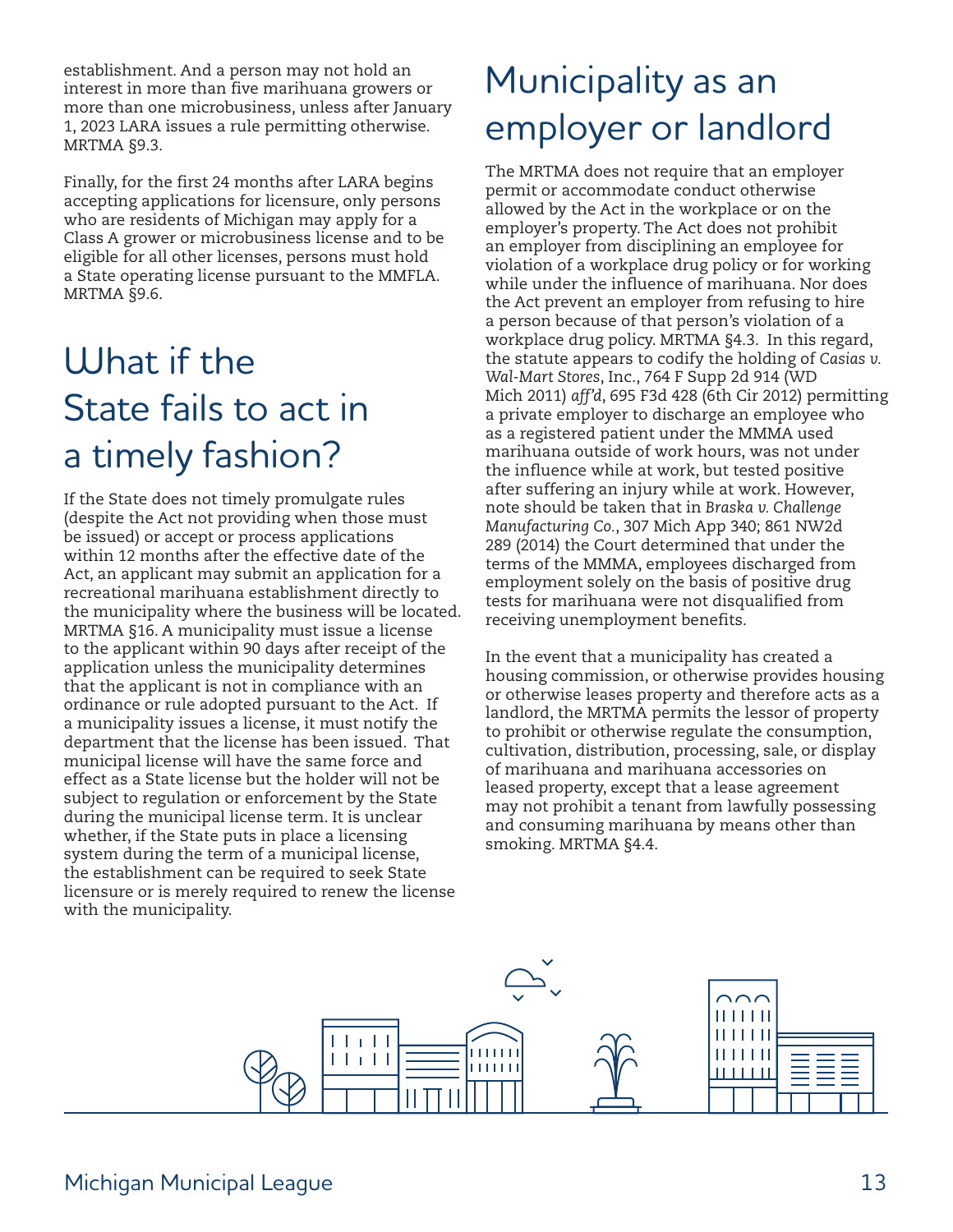#### Municipal share of Marihuana Excise Tax Fund

Under the terms of the MMFLA, municipalities (cities, villages, and townships) in which a medical marihuana facility is located get a *pro rata* share of 25 percent of a medical marihuana excise fund created by the imposition of a 3 percent tax on gross retail sales at provisioning centers. However, under the terms of the MMFLA, if a law authorizing the recreational or nonmedical use of marihuana is enacted, the tax on medical marihuana sales sunsets 90 days following the effective date of the new law. MCL 333.27601. Thus by early March 2019, the excise tax just beginning to be collected by provisioning centers under the MMFLA will be repealed.

The MRTMA seeks to fill the gap created by the loss of the 3 percent excise tax under the MMFLA by creating marihuana regulation fund through the imposition of a 10 percent excise tax (which would be in addition to the 6 percent sales tax) on the sales price of marihuana sold or otherwise transferred by a marihuana retailer or microbusiness to anyone other than another marihuana establishment. However, the sale to be allocated to municipalities is reduced to 15 percent and before any money is provided to cities, villages, and townships in which a marihuana retail store or microbusiness is located, the State is made whole for its implementation, administration, and enforcement of the Act—and until 2022 or for at least two years, \$20 million from the fund must be annually provided to one or more clinical trials approved by the FDA that are researching the efficacy of marihuana in the treatment of U.S. armed services veterans and preventing veteran suicide. MRTMA §14.

The net effect for municipalities could result in more money under the MRTMA than under the MMFLA. This is because: a) the tax rate levied is over three times higher under the MRTMA (10 percent v. 3 percent); b) there is a larger pool of potential consumers (registered patients and caregivers v. all persons aged 21 and older); and c) the allocation to municipalities under the MRTMA is based on the number of marihuana retail stores and micro businesses as opposed to all types of marihuana facilities under the MMFLA. However, if a municipality does not permit recreational

marihuana retail establishments, it will not receive any revenue under the MRTMA, but will still have to deal with the social consequences of marihuana use.

The following table illustrates the differences between the two statutory approaches based on assumption of \$1 billion in annual gross sales, State regulatory expenses being recouped by applicable fees, and a municipality having one percent of the total number of medical marihuana facilities or recreational retail businesses.

|                                                                              | <b>MMFLA</b>    | <b>MRTMA</b>                         |
|------------------------------------------------------------------------------|-----------------|--------------------------------------|
| Annual Gross<br><b>Retail Sales</b>                                          | \$1,000,000,000 | \$1,000,000,000                      |
| Applicable<br>Excise Tax Rate                                                | 3 percent       | 10 percent                           |
| Amount of<br>Excise Tax Fund                                                 | \$30,000,000    | \$100,000,000                        |
| Less Allocation<br>for Veterans'<br>Health<br>Research until<br>2022         | \$30,000,000    | <u>-\$20,000,000</u><br>\$80,000,000 |
| Percentage<br>Allocated to<br>Municipalities                                 | 25 percent      | 15 percent                           |
| Amount<br>Available for<br>Municipalities                                    | \$7,500,000     | \$12,000,000                         |
| 1 percent<br>of facilities<br>or retail<br>establishments<br>in municipality | \$75,000        | \$120,000                            |

Seemingly to convince voters to approve the MRTMA, 35 percent of the marihuana regulation fund will be allocated to the school aid fund for K-12 education and another 35 percent to the Michigan transportation fund for the repair and maintenance of roads and bridges. Unlike the MMFLA, which allocated 15 percent split equally (5 percent each) between county sheriffs where a marihuana facility was located, the Commission on Law Enforcement Standards for Officer Training, and to the State Police, there is no allocation directly to law enforcement purposes under the MRTMA.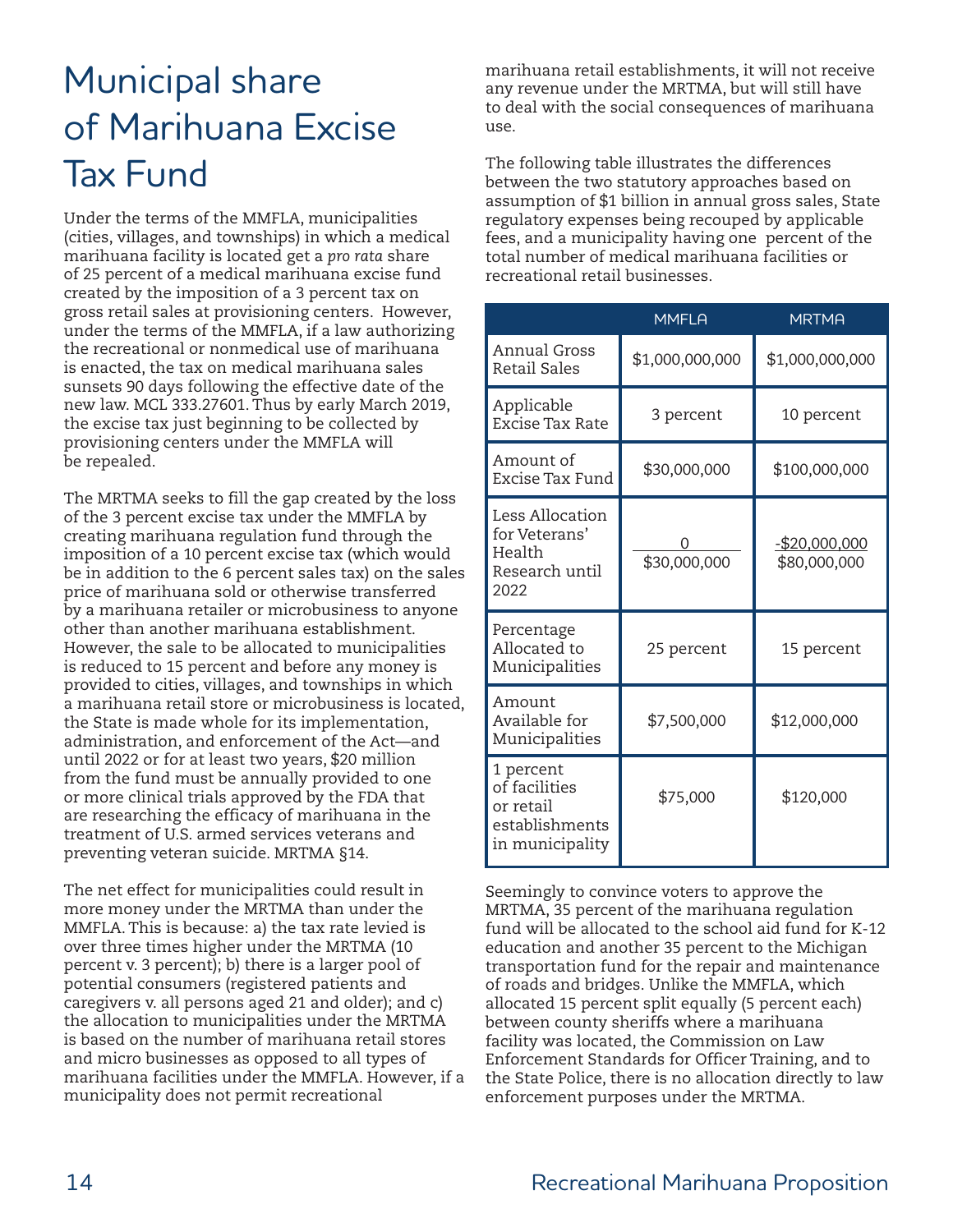#### Conclusion

As challenging as it was for municipalities to come to grips with medical marihuana regulation under the MMFLA, the difficulties posed by the proposed MRTMA regarding recreational marihuana are likely to be significantly greater. Under the MMFLA, many municipalities took a "wait and see" position on the issue of broad commercialization of medical marihuana, which only required that the governing body of the municipality do nothing. And for those municipalities that chose to "opt in," the MMFLA granted them a great deal of regulatory discretion, which some representatives of the marihuana industry have called "onerous" [Langwith, "Local Overreach", 97 Mich B J 36, 37 (August 2018)], so as to reasonably safeguard the public safety, health, and welfare.

The MRTMA on the other hand, requires a municipality to affirmatively take legislative action to "opt out" of regulating recreational marihuana commercial enterprises. For those municipalities that choose to permit recreational marihuana establishments to exist in the community, the regulatory framework is much more circumscribed than under the MMFLA, and is certainly more likely to raise legal issues. Fortunately, commercialization of recreational marihuana is at least a year away, and by that time the State regulatory framework for medical marihuana will have been in place for nearly two years.

Apart from the commercialization of recreational marihuana, municipal law enforcement officials and officers will be required to know the new rules surrounding "legalized" marihuana within days of the election. At a minimum, county and municipal prosecutors should be ready to provide training on the law in early November. It is also likely that defendants who committed marihuana offenses prior to November 6 will seek dismissal of those charges given the approval of the ballot proposal. Several county prosecutors have been reported as being willing to dismiss pending marihuana possession charges issued before the election if the alleged conduct falls within the scope of the initiated law.

In the meantime, municipal attorneys would be well-advised to read through the initiated statute more than once and be prepared to advise their clients of the significant ramifications of legalized marihuana on local governmental and social services.



#### Michigan Municipal League 15